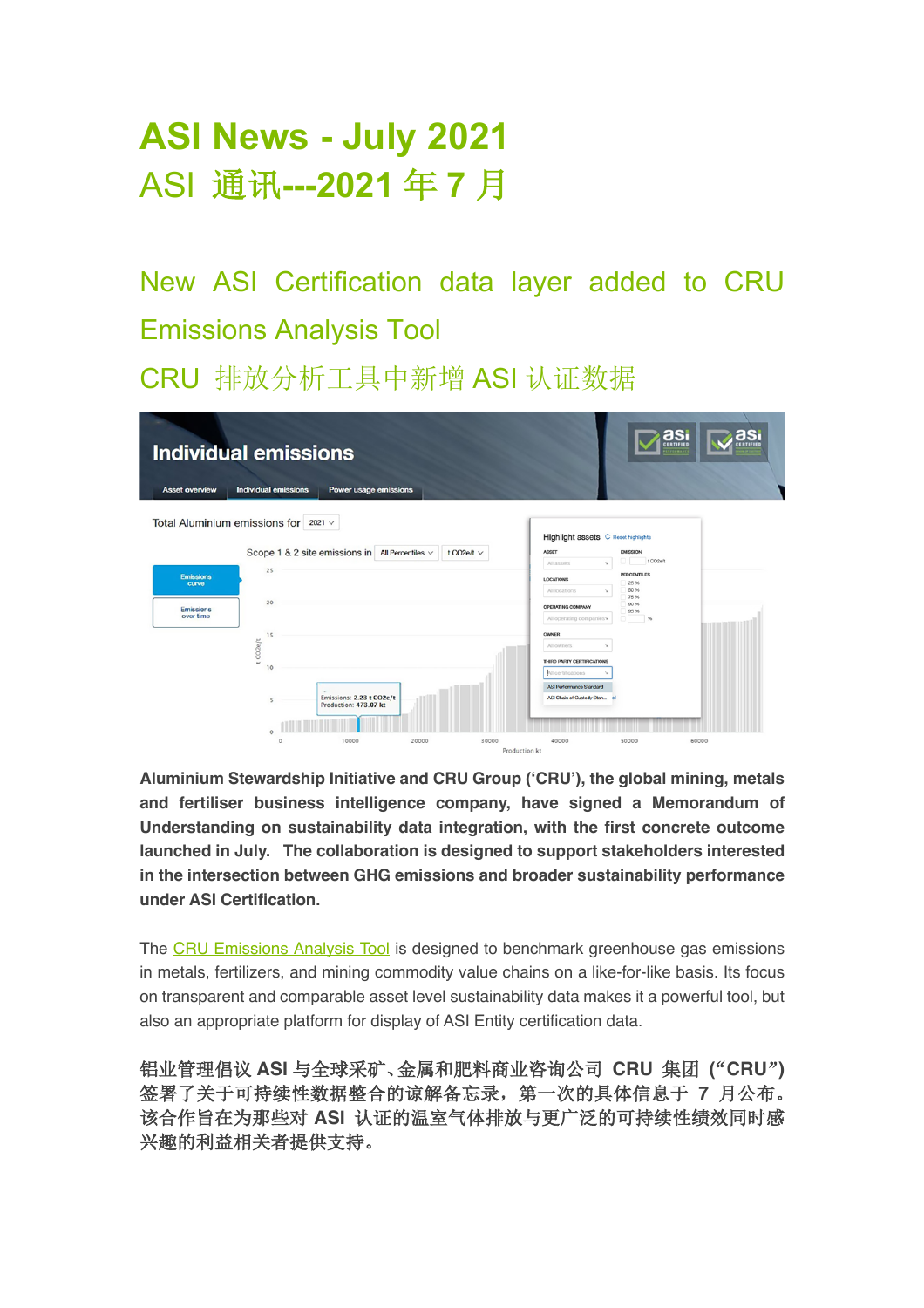CRU 排放分析工具力求在同类基础上对金属、肥料和矿业商品价值链中的温室 气体排放进行基准测试。它专注于透明和可比较的资产级别可持续性数据,使其 成为一个强大的工具,同时也是展示 ASI 实体认证数据的合适平台。

In collaboration with CRU, ASI has enabled an update to the Tool's functionality, integrating Performance Standard and Chain of Custody Standard Certification status of bauxite, alumina and aluminium smelting assets. Users of the updated Tool can now access information on assets within ASI Certified Entities (including links to published certificates), and filter greenhouse gas emissions benchmarking curves by certification status. This brings together asset specific GHG data with ASI Certification addressing a broad suite of sustainability and human rights topics, and the ability to map these along specific supply chains.

New Certifications and updates to existing Certifications will be added to the database regularly and ASI will continue to co-operate with CRU as they refine their Tool further. ASI 与 CRU 合作,补充了该工具的功能,整合了铝土矿、氧化铝和铝冶炼资 产的绩效标准和监管链标准认证状态。更新工具的用户现在可以访问 ASI 认证 实体内的资产信息(包括已发布证书的链接),并按认证状态过滤温室气体排放 基准曲线。这将特定资产的 GHG 数据与 ASI 认证结合在一起,解决了一系列 广泛的可持续性和人权主题,以及将这些数据映射到特定供应链的能力。

新的认证和现有认证的将定期添加,更新到数据库中,ASI 将继续与 CRU 合 作,进一步完善该工具。

M&E Insights: ASI Chain of Custody Material along the value chain shown in IAI Global Mass Flow

model – 2020 update

# 监测与评价洞察:IAI 全球物质流模型中显示的价 值链上的 ASI 监管链材料– 2020 年更新

**ASI has published a second year of ASI Chain of Custody (CoC) flows data, visualised in the context of aluminium global supply and demand. In 2020, ASI CoC Material outputs translated to around 15% of global bauxite production, 7% of alumina, 3% of primary aluminium, 3% of fabricated goods, and 1% of Eligible Scrap.** 

The updated ASI Chain of Custody Material Flows visualisation drew from more than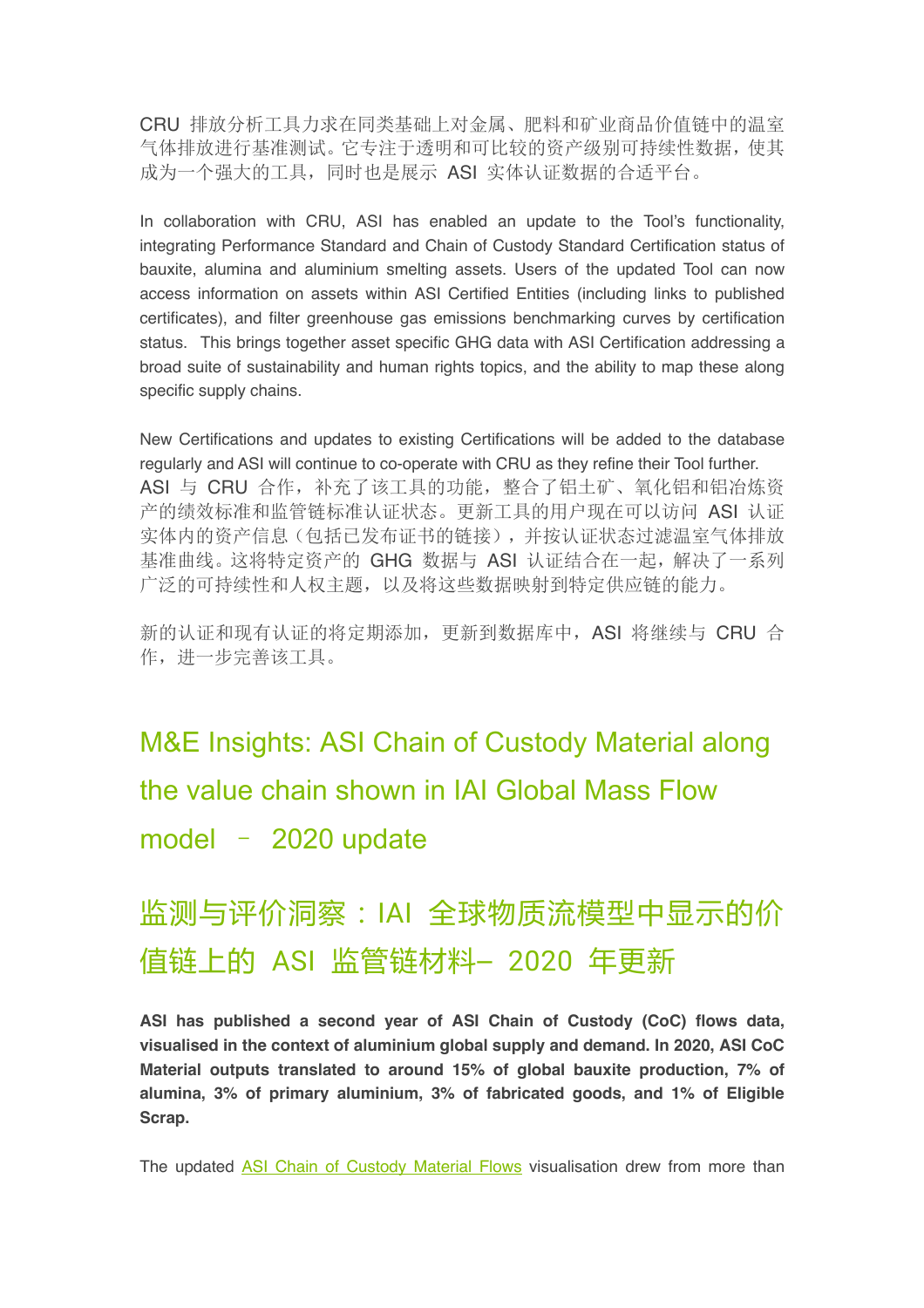double the number of CoC Certified Entities than in 2019. It shows that ASI Material outputs are still highest from bauxite mining (approx. 59 million tonnes bauxite), with each subsequent supply chain stage reducing in volume by around 50%, when expressed as aluminium equivalents.

#### **ASI** 在铝全球供需背景下发布了第二年的 **ASI** 监管链 **(CoC)** 可视化流量数 据。**2020** 年,**ASI CoC** 材料产量约占全球铝土矿产量的 **15%**、氧化铝占比 **7%**、 原铝占比 **3%**、制成品占比 **3%** 以及合格废料占比 **1%**。

更新的 ASI 监管链CoC可视化认证实体的数量是 2019 年的两倍多。它表明, 铝土矿开采的 ASI 材料产量仍然最高(约 5900 万吨铝土矿), 每个后续供应 链当以铝当量表示时,阶段数量减少约 50%。

The step down of volumes in each subsequent supply chain is to be expected, as available supply must be built to enable the subsequent supply chain stage to source. While growth in output (and input) of ASI Material is so far faster in the upstream parts of the value chain than the downstream, the 2020 data shows an approximate doubling on 2019 flows. This creates a strong foundation for future responsible sourcing: joining up this growing supply with increasing demand is a task for all actors in the aluminium value chain.



With the publication of these longitudinal data, ASI continues to demonstrate its commitment to transparency and whole of supply chain uptake and impact. We sincerely thank the International Aluminium Institute (IAI) for their collaboration and support and all reporting CoC Certified Entities for their positive engagement.

预计每个后续供应链的产量都会下降,因为必须建立可用的供应,以使后续供应 链阶段能够采购。尽管价值链上游部分的 ASI 材料的产出(和投入)增长远远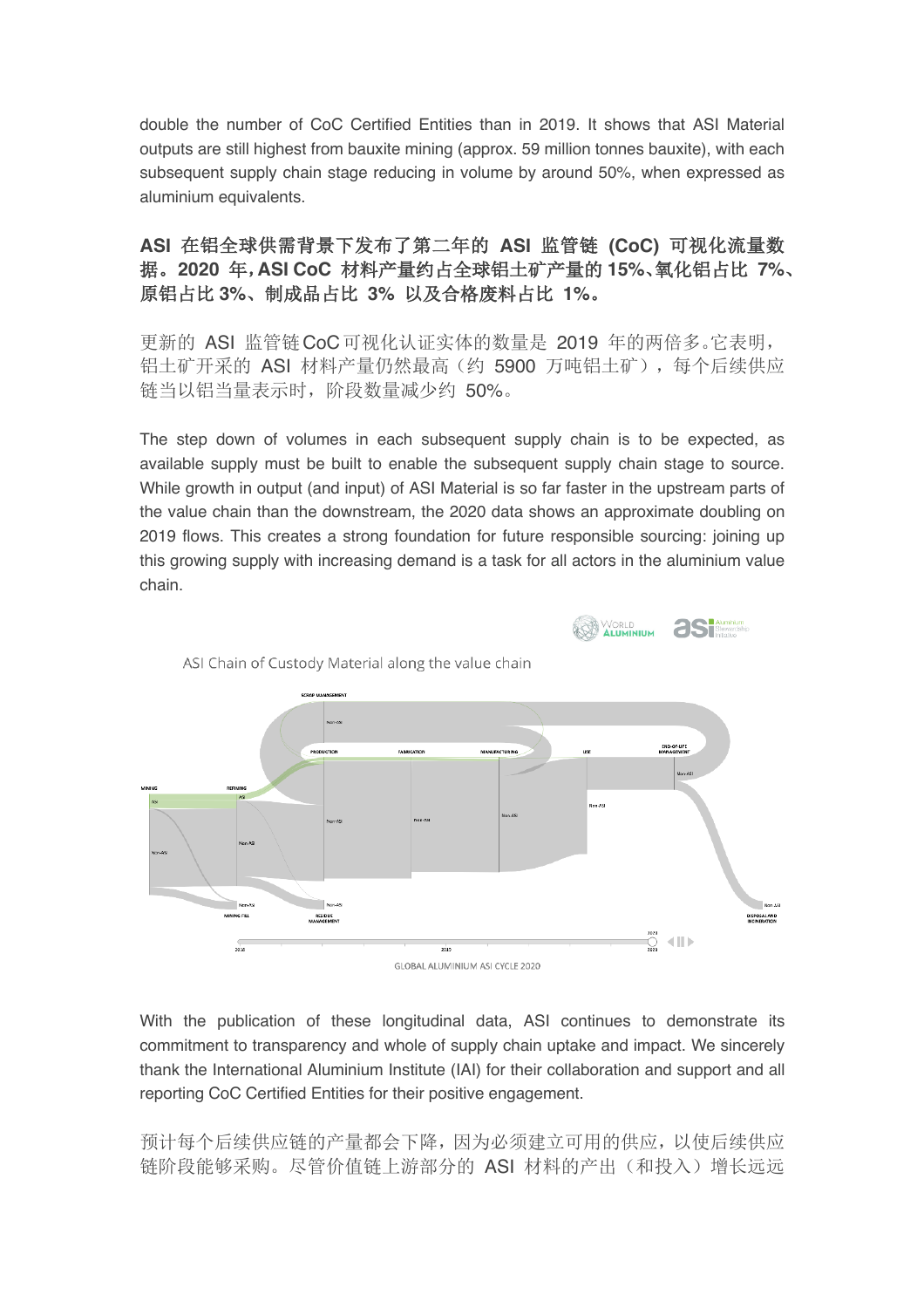快于下游,但 2020 年的数据显示,2019 年的流量大约翻了一番。这为未来的 负责任采购奠定了坚实的基础:将不断增长的供应与不断增长的需求结合起来, 是铝价值链中所有参与者的任务。

随着这些纵向数据的发布,ASI 继续展示其对透明度和整个供应链吸收和影响 的承诺。我们衷心感谢国际铝业协会 (IAI) 的合作和支持以及所有 CoC 报告认 证实体的积极参与。

**Case study published: Gulkula -- The Indigenous Mine Pioneering Sustainability in the Aluminium Supply Chain**

**What makes ASI Member Gulkula such a unique and leading example of a mining model that demonstrates how bauxite mining operations can be more sustainable? The answers lie in the case study published in July 2021, produced by the University of the Sunshine Coast.**

案例研究已发表:**Gulkula**——铝供应链中的原住民矿山可持续性的典范

是什么让 **ASI** 成员 **Gulkula** 成为展示铝土矿采矿作业如何更具可持续性的采 矿模型的独特和领先范例?答案在阳光海岸大学于 **2021** 年 **7** 月发表的案例 研究报告中。

The full case study has details on the Gulkula ambition, its ASI Certification outcomes, and how Gulkula is a role model and inspiration for alternative and more inclusive approaches for engaging community members and Indigenous Peoples in all aspects of mining operations.

The Gulkula operation is a demonstration of a mining model that can build a more sustainable aluminium industry – one that gives hope to Indigenous people regionally, nationally, and globally.

完整的案例研究详细介绍了 Gulkula 的愿景、其 ASI 认证结果,以及 Gulkula 如 何成为可供选择性、更具包容性的方法的样板和灵感,以吸引社区成员和原住民 参与采矿作业的各个方面。

Gulkula 的运营是一种采矿模式的示范,该模式可以建立一个更可持续的铝工业 ——一个给地区、国家和全球的原住民带来希望的工业。

# IPAF Standards Revision consultation published IPAF 原住民咨询论坛标准修订咨询发布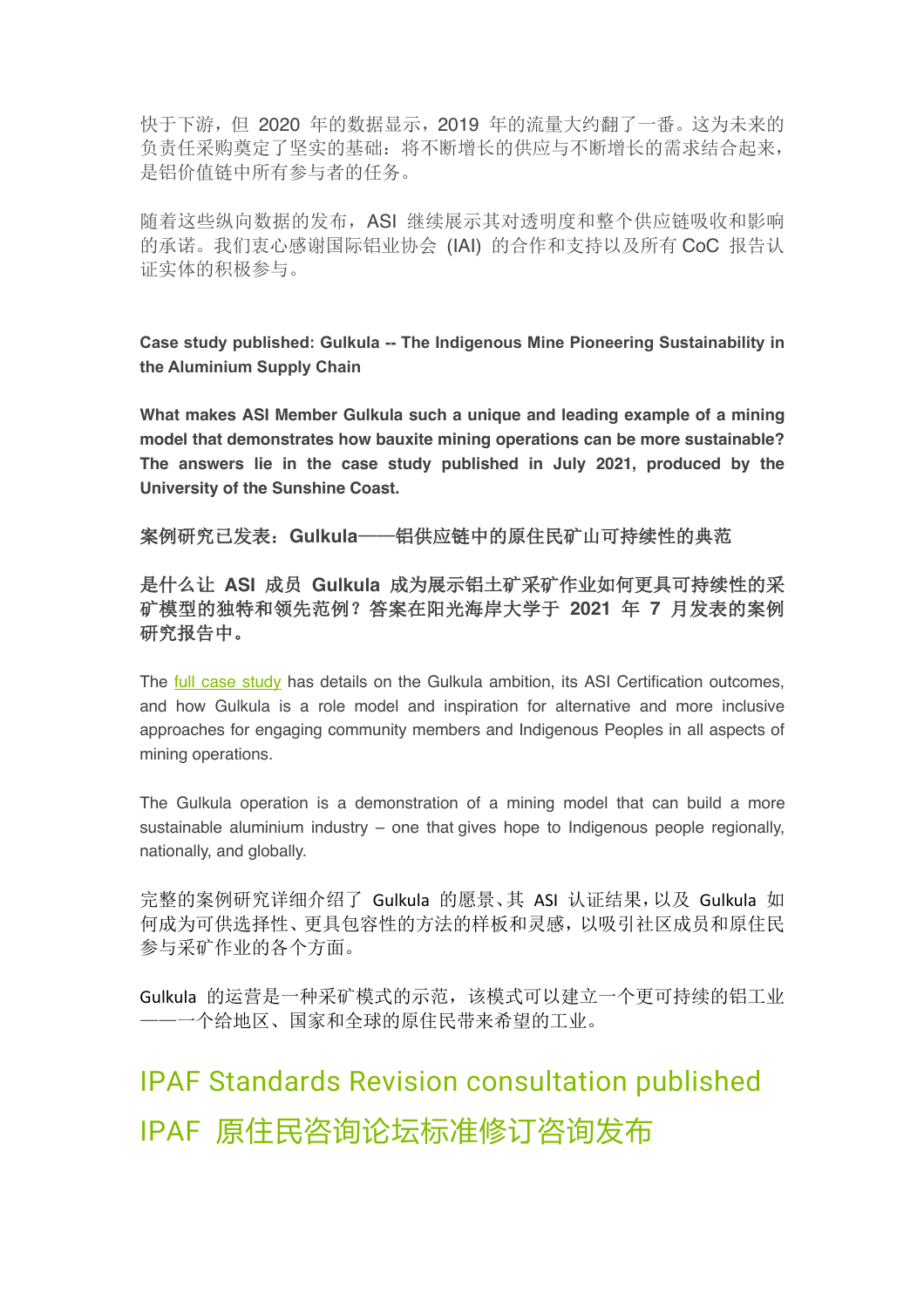**ASI-IPAF meetings have provided important opportunities for impacted communities to come together and share experiences. It was not possible to convene the annual cross-border in-person IPAF meetings during 2020 and 2021 due to the Covid-19 pandemic, so ASI provided IPAF representatives with financial resources and technical support to carry out their own community consultations to feed into ASI's Standards Revision in Australia, Ghana, Guinea, India, and Suriname.**

#### **ASI-IPAF** 原住民咨询论坛会议为受影响社区聚集在一起分享经验提供了重要机 会。由于 **Covid-19** 大流行,**2020** 年和 **2021** 年无法召开年度面对面的 **IPAF** 会 议,因此 **ASI** 为 **IPAF** 代表提供了财政资源和技术支持,以开展他们自己的社 区协商,反馈给 **ASI** 澳大利亚、加纳、几内亚、印度和苏里南的标准修订进程。

This report covers consultation with various bauxite mining communities, including countries with a long history of bauxite mining (Guinea and Australia); others where mines have recently closed or are in care and maintenance, and communities that are struggling with post-closure challenges (Suriname and India); and countries which are at the early stages of embarking on major bauxite mining projects (Ghana). It is only through the inclusion of Indigenous People's concerns that mining companies can contribute to the sustainable development goals and responsible mining initiatives. The French version is planned to be published shortly.

IPAF members also discuss their activities in a recorded webinar, highlighting their important contributions to, and engagement in, ASI standards development.

本报告涵盖与各种铝土矿开采社区的磋商,包括铝土矿开采历史悠久的国家(几 内亚和澳大利亚);其他最近关闭或正在维护的矿山,正在努力应对关闭后挑战 的社区(苏里南和印度);以及处于主要铝土矿开采项目早期阶段的国家(加纳)。 只有通过纳入原住民的需求,矿业公司才能为可持续发展目标和负责任的采矿计 划做出贡献。法语版本计划很快出版。

IPAF 原住民咨询论坛成员还在录制的网络研讨会中讨论他们的活动, 强调了他 们对参与 ASI 标准制定的重要贡献。

### ASI Accredited Auditor exams: Analysis of results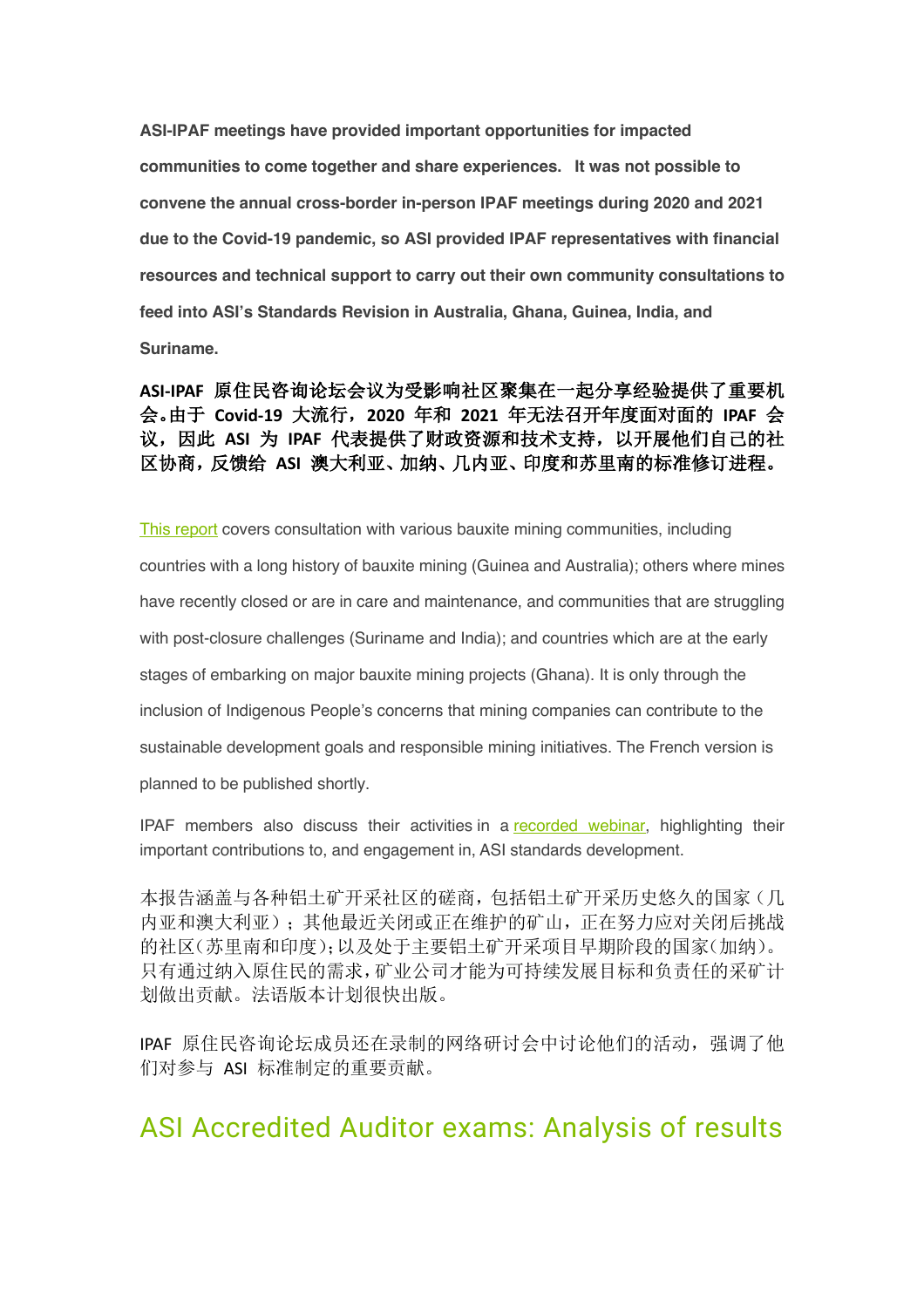## ASI 认证审核人员考试:结果分析

#### **ASI Auditors Exam Results**

December 2017 to July 2021



#### **ASI Accredited Auditors' competence is a key component of the ASI certification program, ensuring the integrity and consistency of ASI certification outcomes across the world and the supply chain.**

To build the necessary competence on the ASI certification program, all ASI Accredited Auditors are required to undergo mandatory initial ASI training and competence assessment before carrying out ASI audits. Auditor training forms part of ASI's broader educationAl program structure and is made available online. It covers essential information on the program, its governance structure, the ASI Standards, the assurance framework, expectations for carrying out audits and reporting findings, and more.

ASI 认可审核人员的能力是 ASI 认证计划的关键组成部分,可确保 ASI 认证 结果在全球和供应链中的完整性和一致性。

为了在 ASI 认证计划中建立必要的要求, 所有 ASI 认可的审核员都必须在进 行 ASI 审核之前接受强制性的初始 ASI 培训和能力评估。审核员培训是 ASI 更广泛的教育计划结构的一部分,可在线获取。它涵盖了有关该计划、治理结构、 ASI 标准、保证框架、执行审核和报告结果等的基本信息。

Auditors undergoing ASI training need to demonstrate understanding of the learning objectives in each module through formal assessments, including a written exam. They can carry out ASI Audits only once they have passed the written exam with a minimum grade of 75%, and three attempts are allowed.

Since the launch of the ASI Certification Program in December 2017, 170 individual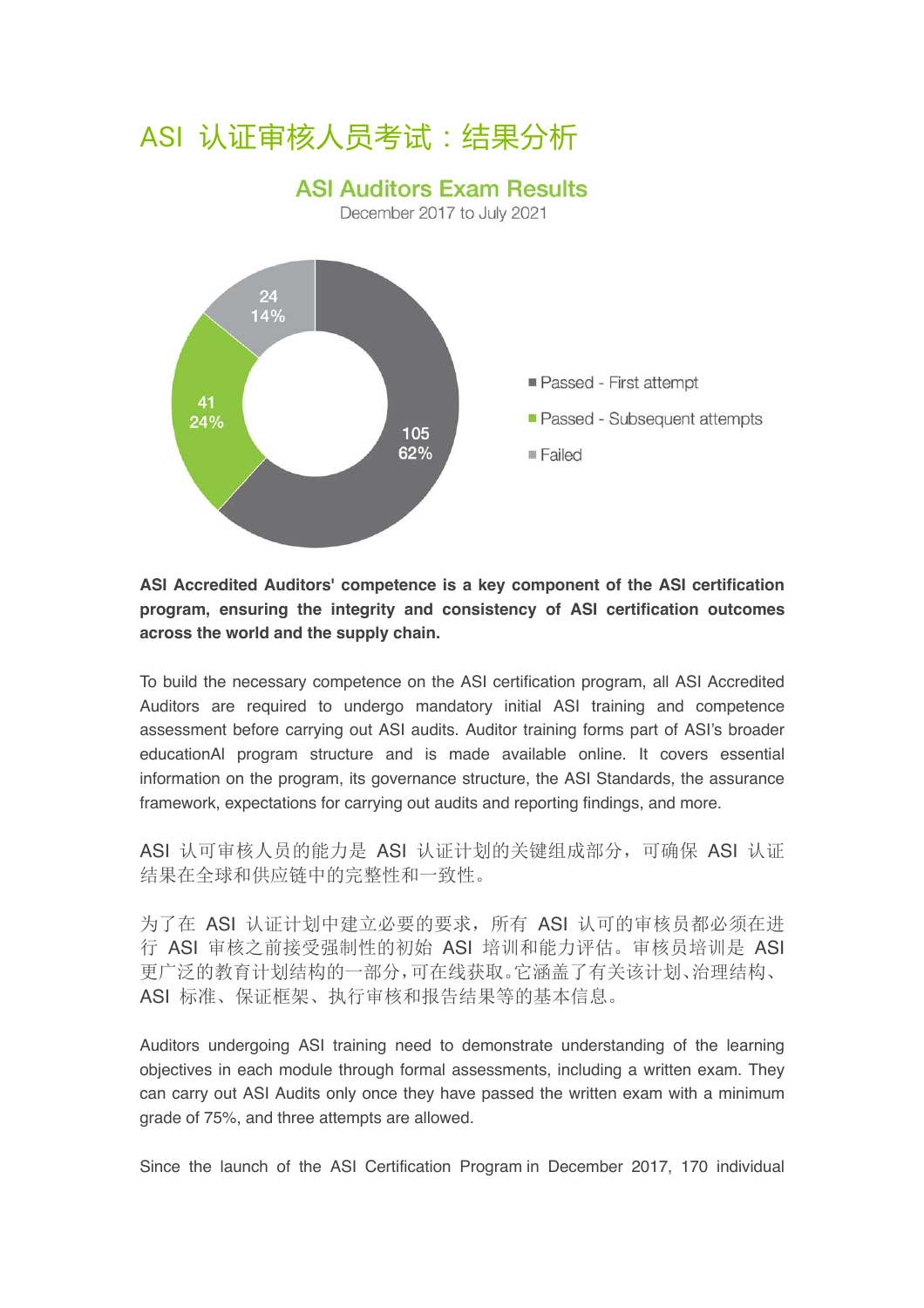auditors have sat the exam. 62% of them passed on their first try, 24% passed in a subsequent attempt (second or third), while 14% never passed. As a comparison, the pass rate of the Association of Professional Social Compliance Auditors (APSCA) for their three written exams is between 57%-75%, for the period October 2018 to June 2021.

接受 ASI 培训的审核员需要通过正式考试(包括笔试)来证明对每个模块中的 学习目标的均已理解。他们必须在通过最低分数为 75% 的笔试后才能进行 ASI 审核, 此项考核允许有三次机会。

自 2017 年 12 月推出 ASI 认证计划以来,已有 170 名审核员参加了此考试。 其中 62% 的人在第一次尝试时通过考核,24% 在随后的尝试中(第二次或第三 次)通过考核,而有14%的人员最终未通过考试。相比之下,2018年 10 月至 2021 年 6 月期间, 职业社会责任审计师协会 (APSCA) 的三门笔试通过率在 57%-75% 之间。

## ASI Certifications update **ASI** 认证动态

七月份, ASI 成员单位共获得与两项新的认证,更多认证项目在进行中:

- 1. REAL ALLOY 在其德国代兹绍工厂以及位于德国 Grevenbroich 的欧洲 总部的废铝回收和再生铝合金生产方面已通过 ASI 绩效标准认证。
- 2. 诺贝丽斯 Novelis 韩国荣州铝厂的回收、重熔和铝板带制造设施已通 过 ASI 绩效标准认证。

### **ASI** 成员新闻

In July, ASI welcomed one Production & Transformation member, two Industrial User members and one Downstream Supporter member, bringing the total number of ASI members to 180. Read more about our new members below, and for more information about ASI membership, please visit the Join ASI page on our website!

7 月,ASI 迎来了一家生产和转化加工类成员、两家工业用户类成员和一家一般 支持类成员的加入,使 ASI 成员总数达到 180 家。在下面了解有关我们的新成 员的更多信息,以及有关 ASI 成员资格的更多信息,请访问我们网站上的加入 ASI 页面.

### 广州金纪金属制造有限公司

广州金纪金属制造有限公司深耕铝业二十余年,一直致力于高端铝板带材等新型 金属材料的集成解决方案,是国家级高新技术企业,以"创新、精密、服务、品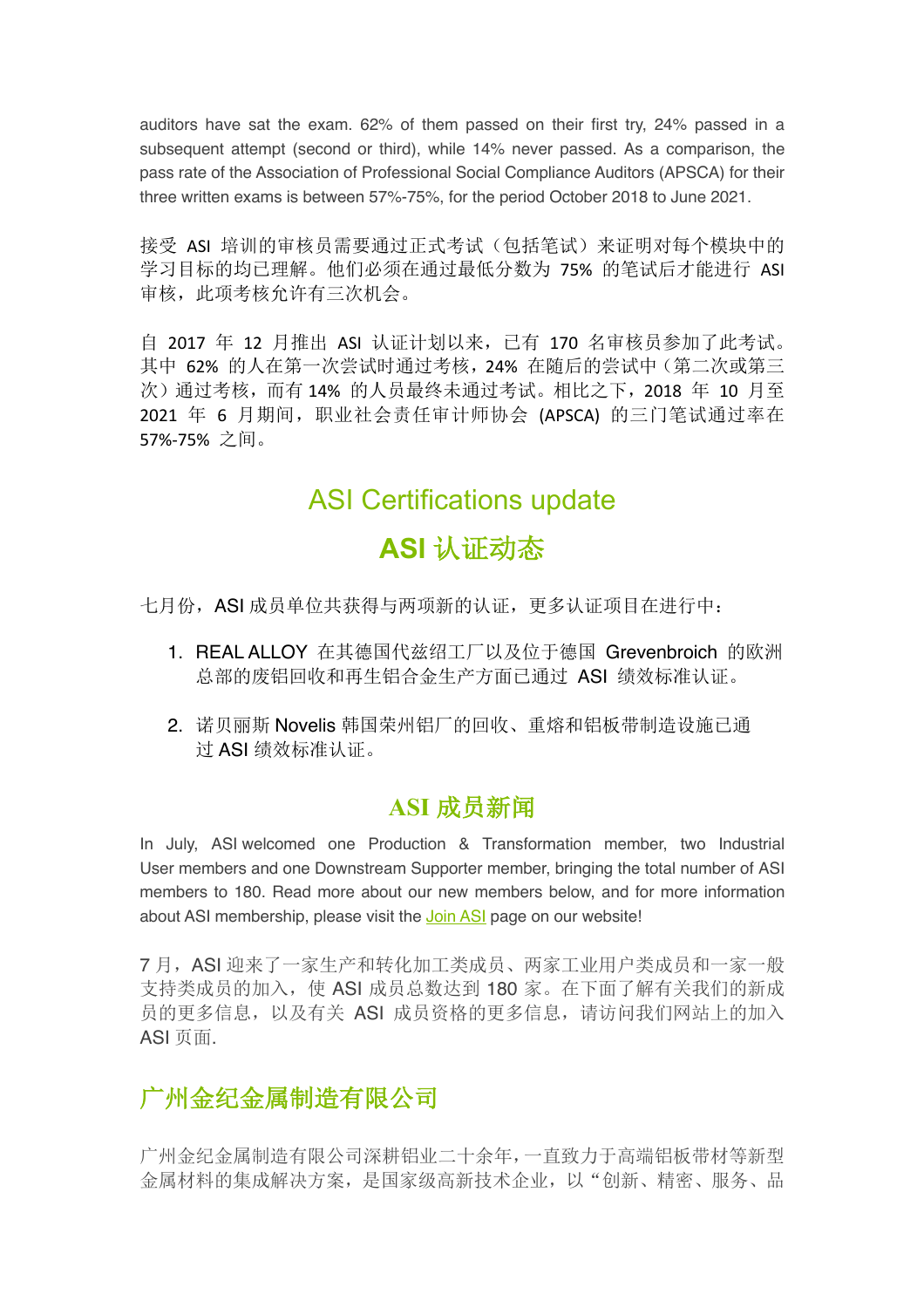质"为核心经营理念。

我们专注于客户的挑战和高要求,为高端铝带材等金属产品提供有竞争力的解决 方案和服务,持续为客户创造最大价值。

世界各地的铝业供应商都在遵循 ASI 标准来践行他们的承诺。 通过适当的上 游采购,该认证使我们能够找到值得信赖的供应商和客户。 ASI 让我们更多地 了解铝行业,有机会向优秀的企业学习。

–朱欢,董事长

#### **Fairphone**

Fairphone 正在建立一个道德手机市场,并推动手机行业采取更负责任的行动。 我们设计、生产和销售智能手机,揭示产品背后的供应链,提高对最紧迫问题的 认识,并证明可以以不同的方式做事。我们与合作伙伴和合作者一起努力,使关 爱人类和地球成为开展业务自然而然的一部分。

对我们而言,负责任的材料采购意味着解决供应链中的问题并推动变革机会,而 不仅仅是规避风险。我们希望激励行业的其他成员共同遵循公平的采购原则。

*Fairphone* 列出了 *14* 种最迫切需要干预并为我们提供最有可能产生重大影响 的材料,铝就是这些重点材料之一。因此,加入 *ASI* 并致力于将 *ASI* 认证的 铝整合到我们的供应链中,以促进并遵循负责任、可持续的材料生产和采购。

– *Tirza Voss*,可持续材料和采矿经理

#### **CANPACK S.A.**

CANPACK S.A 波兰公司成立于 1992 年,主要生产铝制饮料罐。第一条生产线于 1994 年在波兰 Brzesko 饮料罐工厂启动。目前,CANPACK S.A. 是 CANPACK 集团的主要实体。多年来,我们不断发展壮大,除了饮料罐,现在还提供高品质的 玻璃、金属瓶盖以及食品和工业包装产品。目前,我们已经不仅仅是一个包装供应 商—还是世界各地企业的合作伙伴。凭借我们的支持服务,我们的业务范围不仅限 于生产包装产品,还有助于发展品牌和优化业务。CANPACK 集团是 Giorgi Global Holdings Inc. 的一部分, 现在在世界各地的业务不断增长, 其愿景是重新构想包装 的作用。我们创造可持续的、增强体验的和有影响力的解决方案—努力成为未来的 改变者。

作为全球领先的铝罐制造商之一,我们很高兴加入 *ASI*。相信通过加入 *ASI*,与其 他成员一起努力,*CANPACK* 将能够在进一步改善铝的生产、采购和管理方面发挥 其全部作用。

– *John O'Maoileoin*,*CANPACK S.A.* 集团可持续发展总监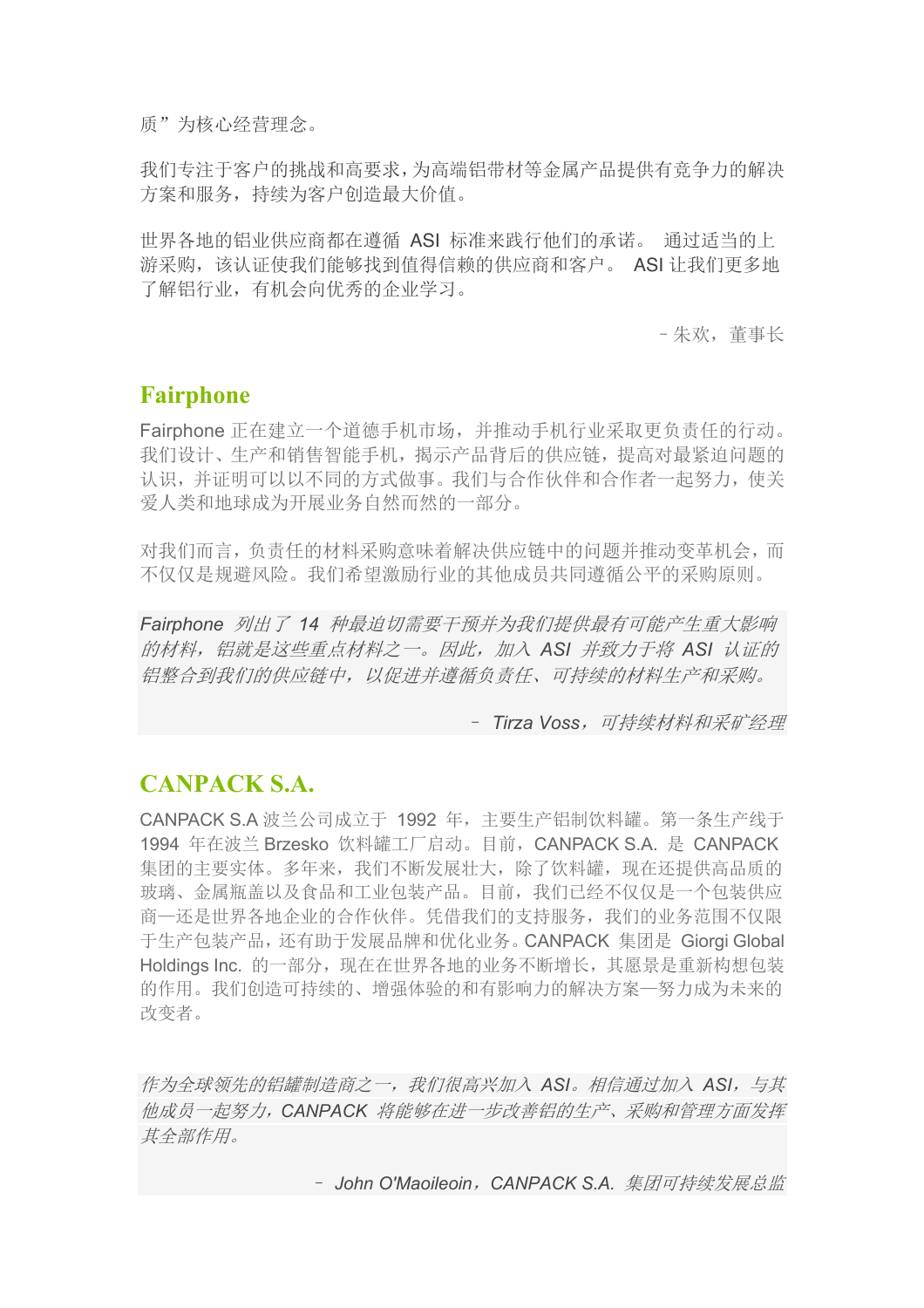### **TAHA**

TAHA 是一家多学科解决方案提供商,公司办公室设在巴林,为全球铝和钢铁 行业提供创新、环保且具有成本效益的服务、设备和产品。

TAHA 的铝渣处理解决方案可回收金属并精炼残渣, 无需使用盐或任何其他化 学品,将残渣转化为许多自主开发的增值应用原料。

Taha 致力于铝渣的可持续零废物管理,力求成为铝工业更广泛"更绿色"旅程 的一部分。

–*Graham Bruce*,首席执行官

【

## UPCOMING EVENTS 近期活动

#### Upcoming ASI Secretariat presentations

### 近期 ASI 秘书处人员的演讲活动

**ASI Secretariat members are participating in several upcoming events with virtual presentations. Details on dates, times and info on how to join the sessions will be published here when they become available.**

ASI 秘书处人员正在通过网络形式参与即将举行的几项活动。有关日期、时间和如 何加入会议的信息将在可用时在此处发布。

- Chris Bayliss, Director of Standards | Fastmarkets International Aluminium 2021 | September 3, 2021 | 9:45-10:45 CEST |
- Klaudia Michalska, Impacts Analyst | ALUS'10 | October 14-15, 2021 |
- Fiona Solomon, CEO | ISCOBA 2021 Conference | November 22-25, 2021 |
- Chris Baylis, Director of Standards | Sustainable Industrial Manufacturing | March 9-10, 2022 |

• Chris Bayliss, 标准总监 | Fastmarkets 国际铝业 2021 | 2021 年 9 月 3 日 | 9:45-10:45 CEST |

- Klaudia Michalska,影响分析师 | ALUS'10 | 2021 年 10 月 14-15 日 |
- Fiona Solomon, 首席执行官 | ISCOBA 2021 会议 | 2021 年 11 月 22-25 日 |